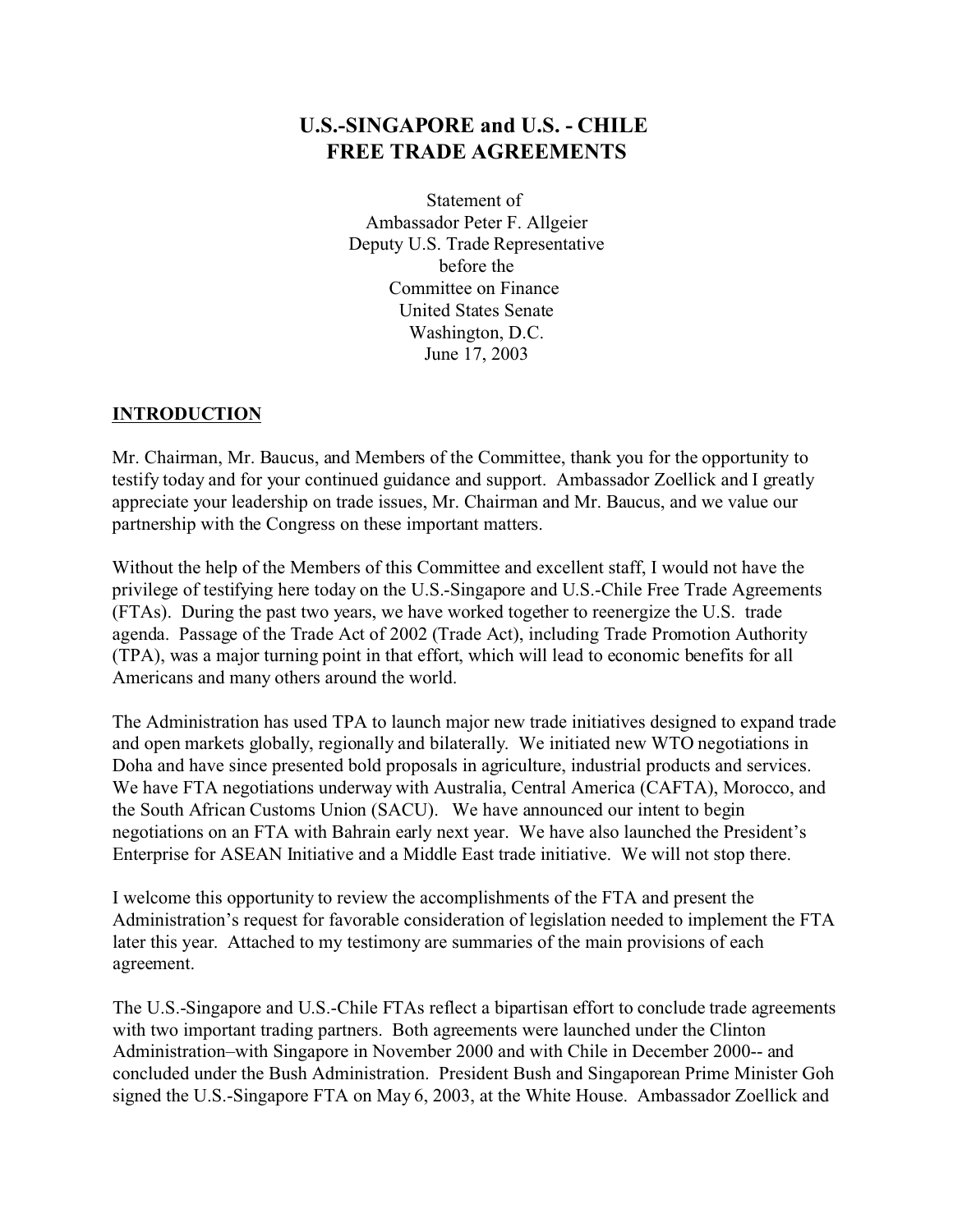Chilean Foreign Minister Alvear signed the U.S.- Chile FTA on June 6, 2003, at the Vizcaya Mansion in Miami.

# **U.S. - SINGAPORE FTA**

The U.S.-Singapore FTA is a solid agreement. It is the first FTA President Bush has signed with any country and our first with an Asian nation. This Agreement provides commercial and political benefits for both the United States and Singapore. Strengthening economic ties helps secure strong political interests.

The U.S.-Singapore FTA will enhance further an already strong and thriving commercial relationship. Singapore was our  $12<sup>th</sup>$  largest trading partner last year. Annual two-way trade of goods and services between our nations exceeded \$40 billion. Expanding this trade will benefit workers, consumers, industry and farmers. Independent analyses found significant economic gains will result from the FTA for the United States and Singapore.

The FTA is comprehensive in scope and covers aspects of trade in goods, services, investment, government procurement, protection of intellectual property, competition policy and the relationship between trade and labor and environment. This FTA builds upon the basic foundation of the NAFTA and WTO agreements and improves upon them in a number of ways. The U.S.-Singapore FTA can serve as the foundation for other possible FTAs in Southeast Asia. President Bush envisaged this prospect when he announced his Enterprise for ASEAN Initiative (EAI) last year.

The Administration looks forward to working with Congress on the legislation needed to implement this FTA. We hope to be in a position to submit this legislation after further work with the Congress.

# **U.S. - CHILE FTA**

The U.S.-Chile Free Trade Agreement is a state-of-the-art agreement, setting the stage for further trade integration in the hemisphere.

It makes sound economic sense for the United States to have a free trade agreement with Chile. Although Chile was only our 36th largest trading partner in goods in 2002 (with \$2.6 billion in exports and \$3.8 billion in imports), Chile has one of the fastest growing economies in the world. Its sound economic policies are reflected in its investment grade capital market ratings, unique in South America. Over the past 15-20 years, Chile has established a vigorous democracy, a thriving and open economy built on trade, and a free market society. A U.S.-Chile FTA will help Chile continue its impressive record of growth, development and poverty alleviation. It will help spur progress in the Free Trade Area of the Americas, and will send a positive message throughout the world, particularly in the Western Hemisphere, that we will work in partnership with those who are committed to free markets.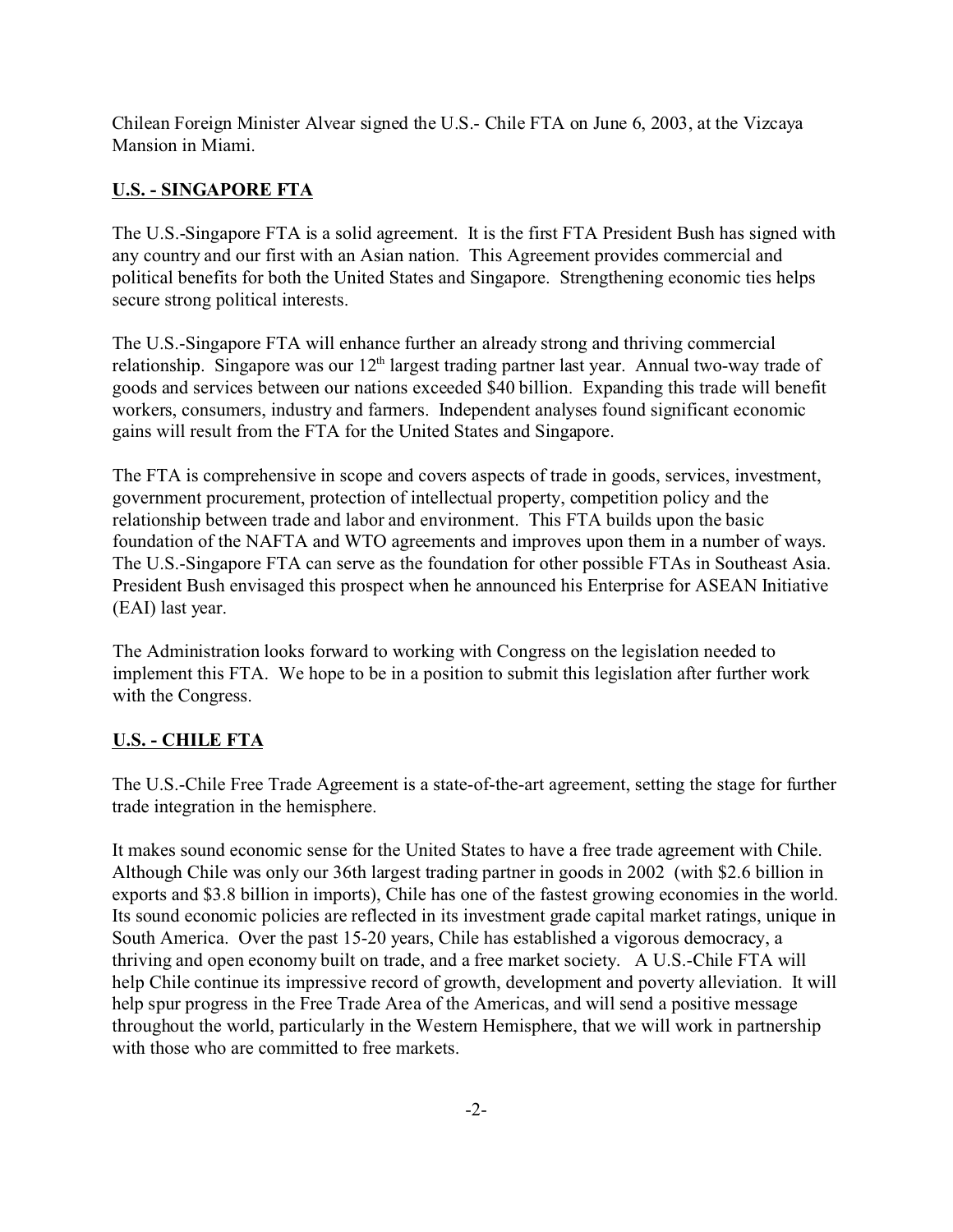Moreover, a U.S.-Chile FTA will help U.S. manufacturers, suppliers, farmers, workers, service providers, consumers and investors achieve a level playing field. Chile already has FTAs with Mexico, Canada, Mercosur, and -- since February -- the EU. As a result, its trade with these economies is growing while American companies are being disadvantaged. Indeed, the U.S. share of Chilean imports has dropped from 23% in 1998 to 16% in 2002. The National Association of Manufacturers estimates the lack of a U.S.-Chile FTA causes U.S. companies to lose at least \$1 billion in exports annually. The United States needs an FTA with Chile to ensure that we enjoy market access, treatment, prices and protection at least as good as our competitors. Consumers will benefit from lower prices and more choices.

As Ambassador Zoellick said, "The U.S.-Chile FTA is a partnership for growth, a partnership in creating economic opportunity for the people of both countries." Chile has opened its markets and welcomed competition. As a result, it is one of the freest economies in Latin America.

The result of Chile's openness has been the best growth record in Latin America, averaging over 6 percent per year through the 1990's. This growth enabled Chile to cut its poverty rate in half, from 45 percent in 1987 to 22 percent in 1998. The U.S.-Chile FTA will help Chile sustain this growth and will send a strong signal to the hemisphere that the United States wants to work in partnership to promote mutual economic growth.

# **FTA PROCESS**

The U.S.-Singapore and U.S.-Chile FTAs are the first agreements that will be implemented under the TPA procedures set out in the Trade Act. Even before receiving Congressional guidance under the Trade Act, the process of developing U.S. proposals and concluding the FTA was open and transparent. USTR held public briefings, consulted frequently with Congress and private sector advisors, and sought public comments on the negotiations as they proceeded. Proposed texts were made available to members of Congress and advisors in advance of their presentation to our negotiating partners. The Congress and our statutory advisors had access to the full drafts of the Singapore and Chile FTAs in December 2002. USTR also posted summaries of the FTAs on our public web site. The full texts of each agreement were posted on the USTR public website as soon as the preliminary legal review of each agreement was completed, which was March 6, 2003, for the agreement with Singapore and April 3, 2003, for the agreement with Chile.

As with other agreements, such as NAFTA and the WTO Agreements, our private sector advisors are required to submit reports to the President, the Congress, and the USTR providing their assessments of the extent to with the FTA achieves the objectives, policies and priorities set out in the Trade Act. For the Singapore and Chile FTAs, only one of the thirty-one advisory committees opposed the agreements.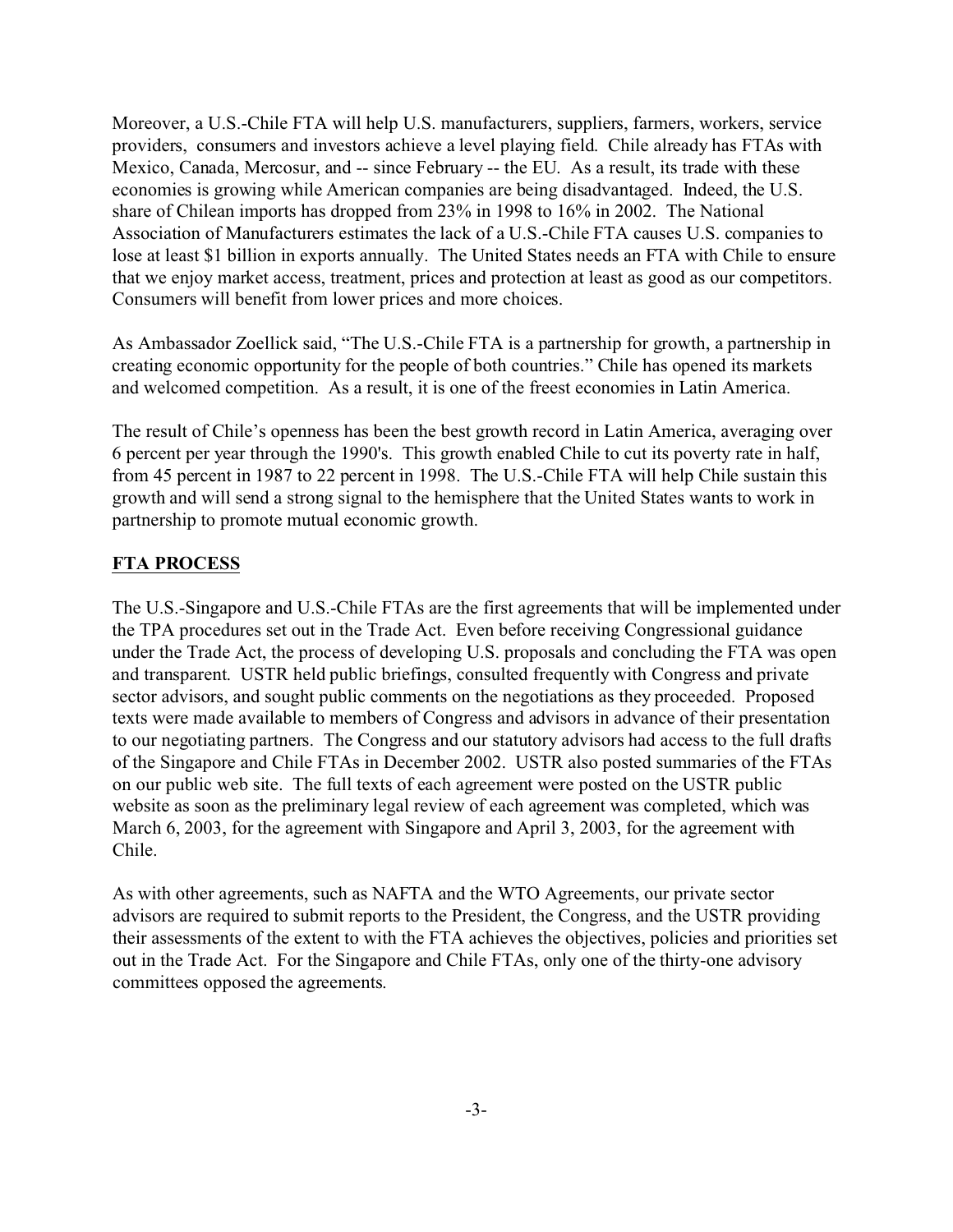# **SUPPORTING OUR EFFORTS TO EXPAND TRADE WORLDWIDE**

Last October, President Bush announced the Enterprise for ASEAN Initiative (EAI) in recognition of this important region. The EAI offers the prospect of FTAs with individual ASEAN nations, leading to a network of FTAs in the region. The U.S.-Singapore FTA can serve as the foundation for these other possible FTAs. The ASEAN includes the largest Muslim country in the world – Indonesia – as well as other countries with large Muslim populations, including Malaysia, the Philippines and Brunei.

The President is committed to making progress under the EAI as a framework for deepening our trade and investment relationship with ASEAN. The United States expects a potential FTA partner to be a member of the WTO and to have a Trade and Investment Framework Agreement (TIFA) with the United States. Since announcement of this initiative, the United States has signed TIFAs with Thailand and Brunei. The trade ministers of these countries, as well as Philippines and Indonesia, with which the United States already has TIFAs, have met regularly to address specific bilateral issues and coordinate on regional and multilateral issues.

Likewise, the conclusion and signing of the Chile FTA has provided momentum to other hemispheric and global trade liberalization efforts by breaking ground on new issues and demonstrating what a  $21^{st}$  century trade agreement should be. We continue to move forward with the centerpiece of our hemispheric integration strategy, the Free Trade Area of the Americas (FTAA). We maintain our strong commitment to the negotiation of a broad and robust FTAA by January of 2005.

The U.S.-Chile FTA and the Central American Free Trade Agreement (CAFTA) will serve as building blocks for the FTAA. They will give both sides greater access to each other's markets at an earlier date than is possible under the FTAA. At the same time, these bilateral FTAs strengthen ties and integration, demonstrating the additional benefits available through the FTAA.

# **CONCLUSION**

The U.S.-Singapore and U.S.-Chile FTAs are the most comprehensive and up-to-date trade agreements the United States has concluded. These FTAs command widespread support in the private sector and makes progress in achieving each of the relevant objectives, purposes, policies and priorities that the Congress identified in the Trade Act.

With continued Congressional guidance and support, this Administration is pursuing an ambitious and comprehensive trade policy. We will continue to move forward bilaterally, regionally, and globally. Together, we can show the world the power of free trade to strengthen democracy and promote prosperity.

The Administration looks forward to working with this Committee and the full Congress in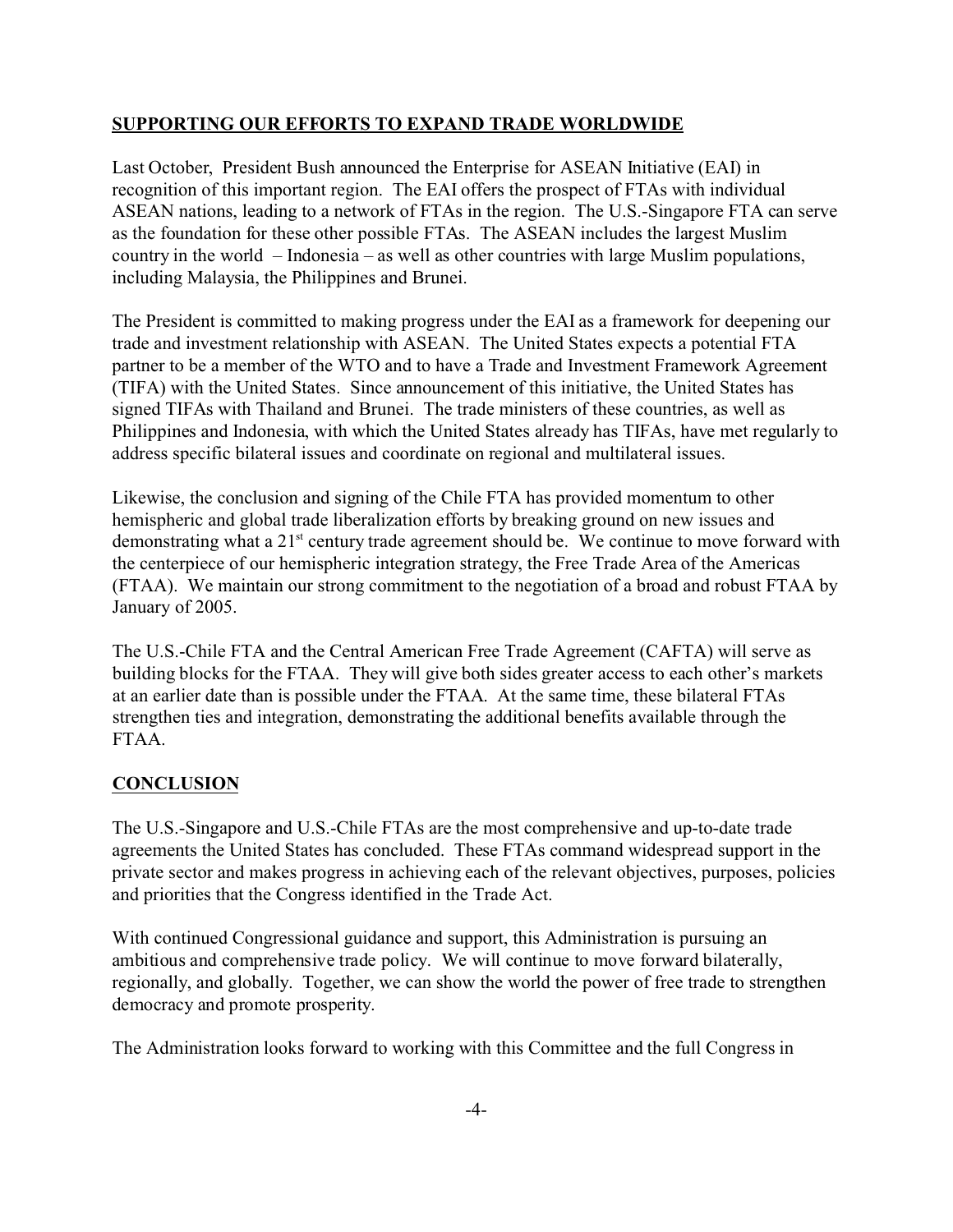enacting the legislation necessary to implement these Agreements. Thank you, Mr. Chairman. I would be pleased to respond to questions.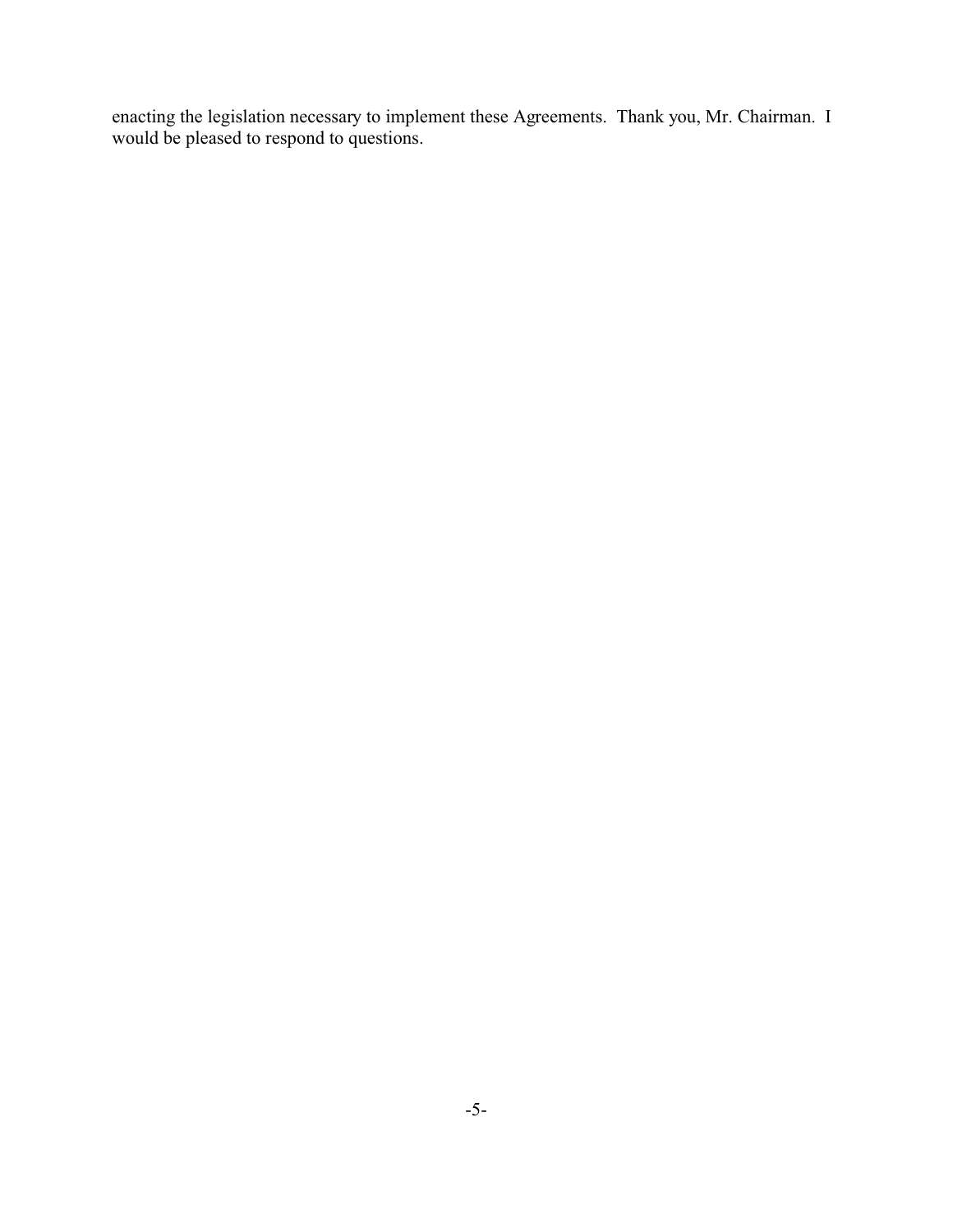#### **SUMMARY OF THE U.S.-SINGAPORE FTA**

#### **Market Access for Services**

Singapore is one of the world's most sophisticated services economies, and a services hub for the fast-growing Southeast Asian region. The U.S.-Singapore FTA will accord substantial market access to U.S. firms across the entire spectrum of services, subject to very few exceptions. The FTA uses a so-called "negative list" approach, in which all service sectors are liberalized unless a specific reservation is taken in the Agreement. This technique, which we successfully used in the NAFTA, provides for maximum liberalization of services markets.

Singapore will treat U.S. services suppliers as well as its own suppliers or other foreign suppliers, and U.S. services firms will enjoy fair and non-discriminatory treatment. Such nondiscrimination will be achieved through strong disciplines on both cross-border supply of services (such as those delivered electronically, or through the travel of services professionals across borders) as well as the right to invest and establish a local services presence.

Importantly, services market access is supplemented in this FTA by strong and detailed disciplines on regulatory transparency. U.S. services suppliers have found that market access commitments may be less meaningful without parallel commitments by trading partners to regulatory transparency. Under the FTA, Singaporean services regulators must use open and transparent administrative procedures, consult with interested parties before issuing regulations, provide advance notice and comment periods for proposed rules, and publish all regulations.

New market access commitments apply across a broad range of sectors, including, but not limited to, banking, insurance, securities and related services; computer and related services; direct selling; telecommunications services; audiovisual services; construction and engineering; tourism; advertising; express delivery; professional services (architects, engineers, accountants, etc.); distribution services, such as wholesaling, retailing and franchising; adult education and training services; environmental services; and energy services. U.S. firms also have the ability to own equity stakes in entities that may be created if Singapore chooses to privatize certain government-owned services.

Some achievements of the FTA in certain services sectors are highlighted below.

**Banking**: The financial services chapter includes core obligations of non-discrimination, most-favored nation treatment, and additional market access obligations. Singapore's current ban on new licenses for full-service banks will be lifted within 18 months, and lifted within three years for "wholesale" banks that serve only large transactions. Licensed full-service banks will be able to offer all their services in Singapore at up to 30 locations in the first year that the agreement is in effect, and at an unlimited number of locations within two years. Locally incorporated subsidiaries of U.S. banks can apply for access to the local Automated Teller Machine (ATM) network within two-and-a half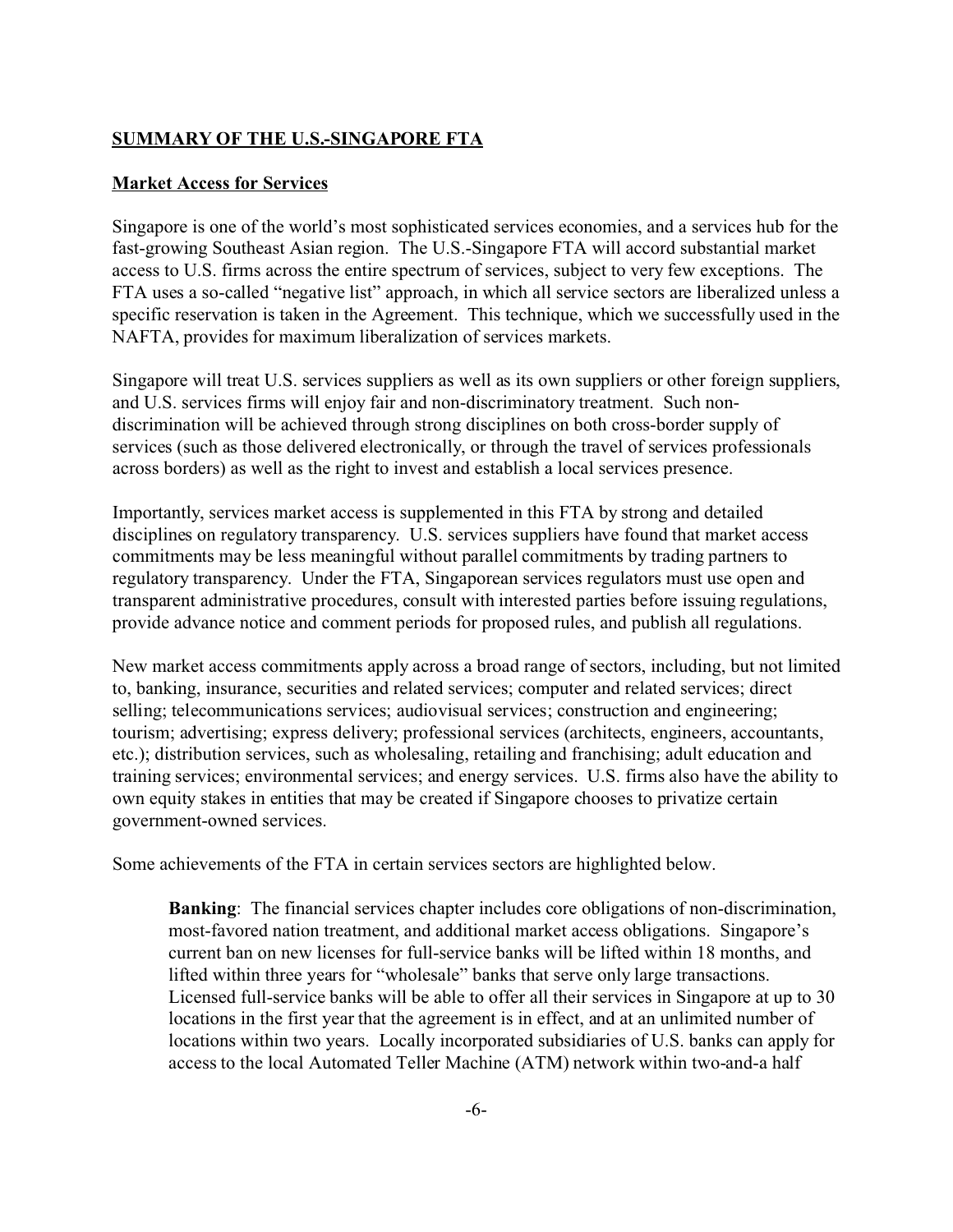years, and branches of U.S. banks get access to the ATM network in four years.

**Insurance**: Under the FTA, U.S. insurance firms will be able to establish subsidiaries, branches or joint ventures. Singapore is expanding the cross-border insurance services it allows, and U.S. firms will be able to sell marine, aviation and transport (MAT) insurance, reinsurance, to provide insurance brokerage of reinsurance and MAT insurance, and to provide insurance auxiliary services. A new principle of expedited availability of insurance services in the FTA means that prior regulatory product approval will not be required for all insurance products other than life insurance, Central Provident Fund related products, and investment-linked products sold to the business community. Expedited procedures will be available in other cases when prior product approval is necessary. The FTA specifies that U.S. financial institutions may offer financial services to citizens participating in Singapore's privatized social security system under more liberal requirements.

**Securities and Related Financial Services:** The FTA specifies that U.S. firms may provide asset/portfolio management and securities services in Singapore through the establishment of a local office, or by acquisition of local firms. In addition, U.S. firms may supply pension services under Singapore's privatized social security system, with liberalized requirements regarding the number of portfolio managers that must be located in Singapore. And U.S.-based firms may sell portfolio management services via a related institution in Singapore. Under the FTA, Singapore will treat U.S. firms the same as local firms for the cross-border supply of financial information, advisory and data processing services.

**Express Delivery Services:** The FTA contains important provisions relating to express delivery services. It provides for liberalization of express delivery services and other related services (that are part of an integrated express delivery system) that will allow a more efficient and expedited express delivery business in Singapore. Singapore also commits that it will not allow its postal service to cross-subsidize express letters in an anti-competitive manner with revenues from its monopoly services.

**Professional Services**: The FTA specifies that Singapore will ease restrictions on U.S. firms creating joint law ventures to practice in Singapore, and will recognize degrees earned from certain U.S. law schools for admission to the Singapore bar. Singapore will reduce onerous requirements on the make-up of boards of directors for architectural and engineering firms. And capital ownership requirements for land surveying services will be eliminated. In addition, the FTA liberalizes the requirements for registration and certification of patent agents. Provisions of the FTA also call for cooperation in developing standards and criteria for licensing and certification of other professional services providers.

**Telecommunications**: The FTA contains a full range of market access commitments on telecommunications services, consistent with the regulatory regimes of the U.S. and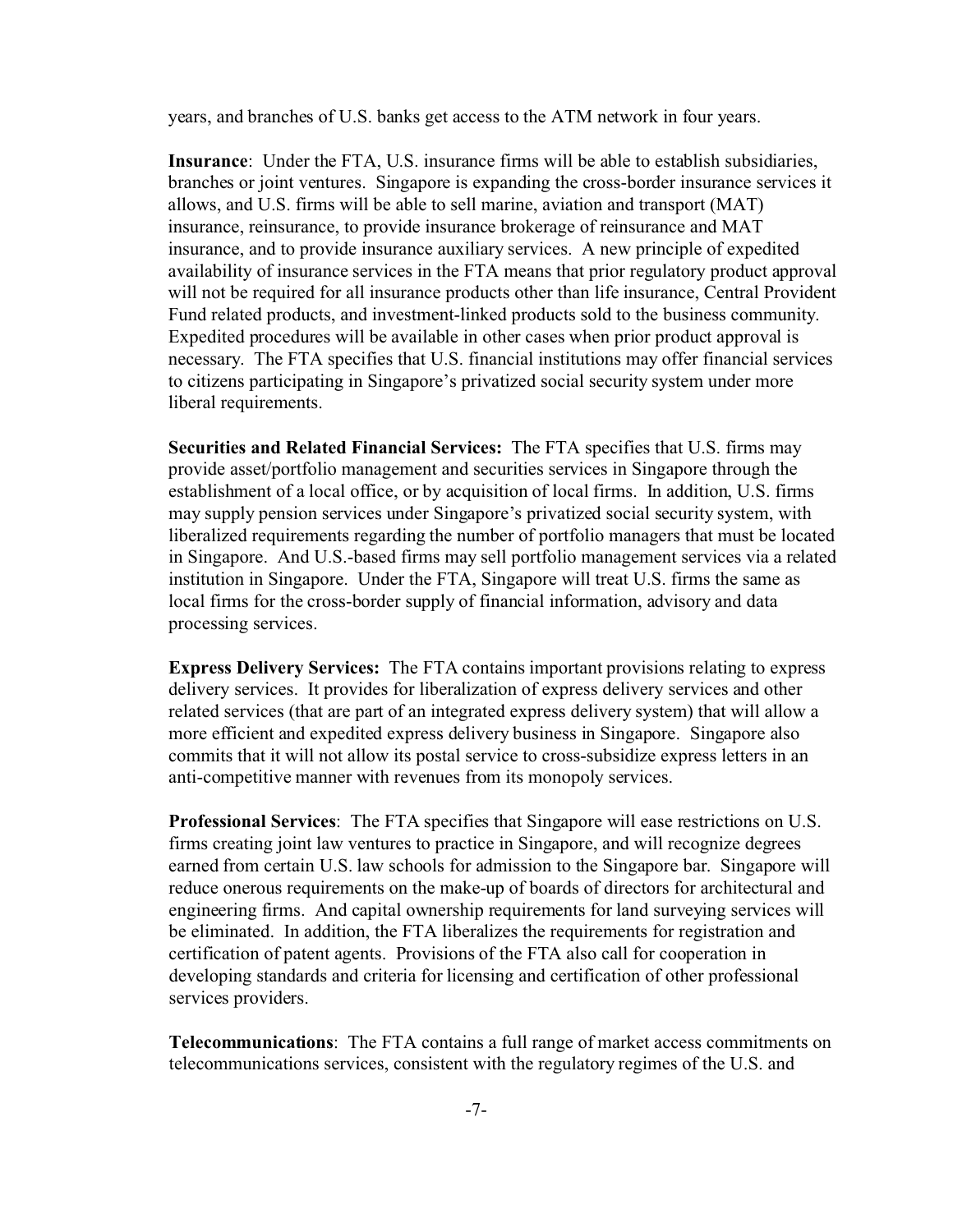Singapore. For example, users of the public telecommunications network are guaranteed reasonable and non-discriminatory access to the network. This prevents local firms from having preferential or "first right" of access to telecommunications networks. The FTA also provides U.S. phone companies with the right to interconnect with networks in Singapore in a timely fashion, on terms, conditions, and cost-oriented rates that are transparent and reasonable. And the FTA grants U.S. firms seeking to build a physical network in Singapore non-discriminatory access to buildings that contain telephone switches and submarine cable heads. U.S. firms will be able to lease lines on nondiscriminatory terms and to re-sell telecom services of Singaporean suppliers to build a customer base. Importantly, the FTA includes transparency requirements for the rulemaking procedures of Singapore's telecom regulatory authority, and requires publication of inter-connections agreements and service rates. Singapore commits that when competition emerges in a telecom sector, that area will be deregulated. The agreement also specifies that companies, not governments, will make technology choices, particularly for mobile wireless services, thus allowing firms to compete on the basis of technology and innovation, not on government-mandated standards.

#### **Trade in Goods and Agriculture: Tariffs Eliminated**

U.S. tariffs on 92% of Singapore's exports of goods will be eliminated immediately upon entry into force of the Agreement, with remaining tariffs phased out over 4-10 years. Singapore guarantees zero tariffs immediately on all U.S. products.

Textiles and apparel will be duty-free immediately if they meet the Agreement's "yarn-forward" rule of origin, which will promote new opportunities for U.S. and Singaporean fiber, yarn, fabric and apparel manufacturing industries. A limited yearly amount of textiles and apparel containing non-U.S. or non-Singaporean yarns, fibers or fabrics may also qualify for duty-free treatment.

Extensive monitoring and anti-circumvention commitments—such as reporting, licensing, and unannounced factory checks—will ensure that only Singaporean textiles and apparel receive tariff preferences under the Agreement.

#### **Electronic Commerce: Free Trade in the Digital Age**

No previous U.S. free trade agreement contains such cutting-edge provisions on digital trade as the proposed FTA with Singapore. The United States and Singapore agreed to provisions on electronic commerce that reflect the issue's importance in global trade, and the principle of avoiding barriers that impede the use of electronic commerce.

For example, the Agreement establishes explicit guarantees that the principle of nondiscrimination applies to digital products delivered electronically, such as software, music, images, videos, or text. This will provide fair treatment and protection to U.S. firms that deliver such digital products via the Internet. The FTA also establishes a binding prohibition on customs duties charged on digital products delivered electronically. For digital products delivered on hard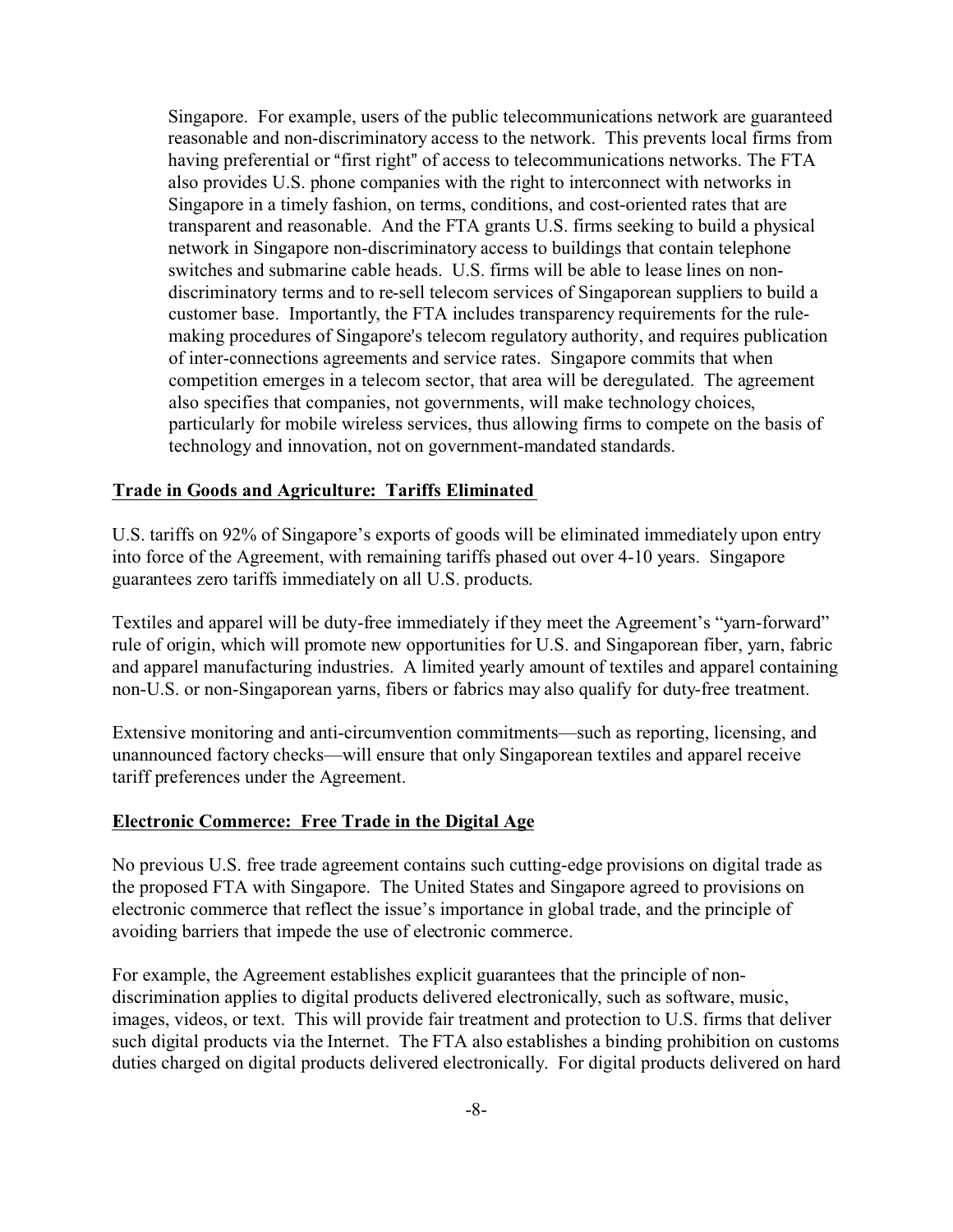media (such as a DVD or a CD-ROM), customs duties will be based on the value of the media (e.g., the disc), not on the value of the movie, music or software contained on the disc.

The FTA also affirms that any commitments made related to services also extend to the electronic delivery of such services, such as financial services delivered over the Internet. This sets a very good precedent for U.S. services liberalization efforts in the WTO and in other FTAs.

#### **Investment: Important Protections for U.S. Investors**

The Agreement will improve the bilateral investment climate and provide important protections for investors, and is also consistent with the objectives regarding investor-state dispute settlement in the Trade Act. Given the large stock of U.S. investment in Singapore, the protections of the FTA are extremely important and provide assurances for the future growth of two-way investment.

The FTA will provide a secure, predictable legal framework for U.S. investors operating in Singapore. All forms of investment are protected under the Agreement. The Agreement guarantees U.S. investors treatment no less favorable than Singaporean investors or any other foreign investor, except in certain sectors that are specifically exempted. This so-called "negative list" approach is the most comprehensive way to protect the interests of U.S. investors in Singapore.

Among the rights afforded to U.S. investors under the Agreement are the right to make international transfers related to an investment, protections related to expropriation and due process that are consistent with U.S. law, and freedom from certain performance-related restrictions and requirements.

The investor protections are backed by an effective, impartial procedure for dispute settlement that is fully transparent. Submissions to arbitral panels and arbitral hearings will be open to the public, and interested parties will have the opportunity to submit their views.

# **Intellectual Property Rights (IPR): Setting New High Standards**

The U.S.-Singapore FTA provides for a very high level of IPR protection, including state-of-theart protections for trademarks and digital copyrights, as well as expanded protection for patents and undisclosed information. These are supported by tough penalties for piracy and counterfeiting, including procedures for seizure and destruction of counterfeit products, the equipment used to produce counterfeit products, and the establishment of statutory and actual damages for violations. Singapore will accede to international Internet treaties, extend the term of protection for copyrighted works, and maintain criminal penalties for circumvention of technology protection measures and for trade in counterfeit goods.

The rising global level of trade in counterfeit goods calls for strong provisions to combat such illegal trade. The FTA gives effect to the trademark law treaty and the joint recommendation on protection of well-known marks, ensuring that all trademarks can be registered in Singapore and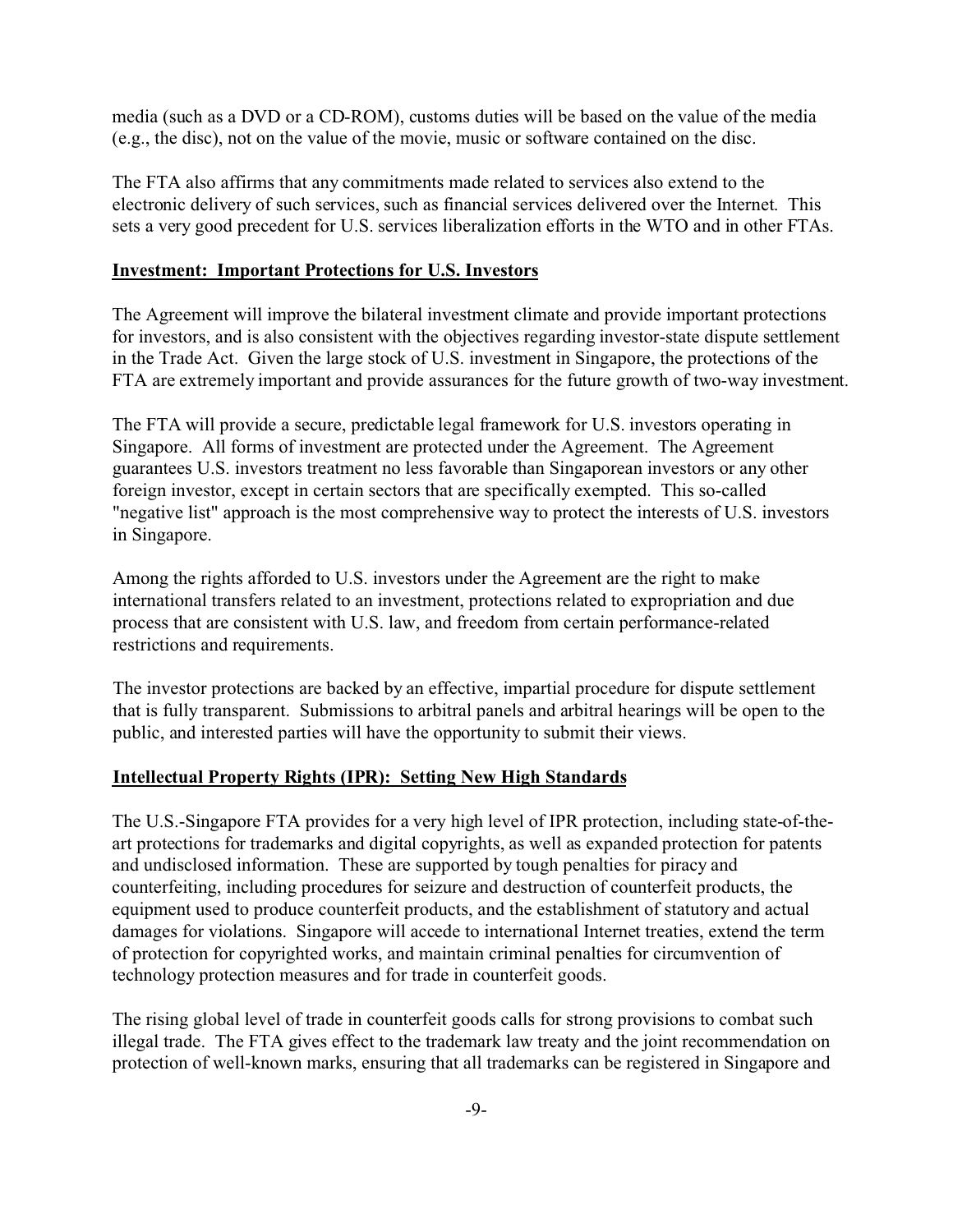that licensees will no longer have to register their trademark licenses to assert their rights in a trademark. More specific information on the Agreement's IPR provisions is below.

**Trademarks**: The FTA ensures government involvement in resolving disputes between trademarks and Internet domain names, which is important to prevent "cyber-squatting" of trademarked domain names. It applies the important principle of "first-in-time, firstin-right" to trademarks and geographical indicators (place-names) applied to products. This means that the first to file for a trademark is granted the first right to use that name, phrase or geographical place-name. Furthermore, the FTA streamlines the trademark filing process by allowing applicants to use their own national patent/trademark offices for filing trademark applications.

**Copyrights**: The FTA contains provisions designed to ensure that only authors and other copyright owners have the right the make their works available online. Copyright owners maintain rights to temporary copies of their works on computers, which is important in protecting music, videos, software and text from widespread unauthorized sharing via the Internet. The FTA provides that copyrighted works and phonograms are protected for extended terms, consistent with U.S. standards and international trends. And strong anticircumvention provisions will help to limit tampering with technologies (like embedded codes on discs) that are designed to prevent piracy and unauthorized distribution over the Internet.

The FTA requires that governments only use legitimate computer software, thus setting a positive example for private users. Singapore agrees to prohibit the production of optical discs (CDs, DVDs or software) without a source identification code, unless the copyright holder authorizes (in writing) such production. And the agreement provides for protection for encrypted program-carrying satellite signals as well as the programming, thus preventing piracy of satellite television programming.

The FTA provides for limited liability for Internet Service Providers (ISPs), reflecting the balance struck in the U.S. Digital Millennium Copyright Act between legitimate ISP activity and the infringement of copyrights.

**Patents & Undisclosed Information**: Under the provisions of the FTA, a patent term can be extended to compensate for up-front administrative or regulatory delays in granting the original patent, consistent with U.S. practice. The grounds for revoking a patent in Singapore are limited to the same grounds required to originally refuse a patent, thus protecting against arbitrary revocation. The FTA provides new protections for patents covering biotech plants and animals, and it protects against imports of pharmaceutical products without patent-holder's consent by allowing lawsuits when contracts are breached. Test data and other information submitted to a government for the purpose of product approval will be protected against disclosure or unfair commercial use for a period of 5 years for pharmaceuticals and 10 years for agricultural chemicals. Finally, the FTA contains provisions designed to ensure that government marketing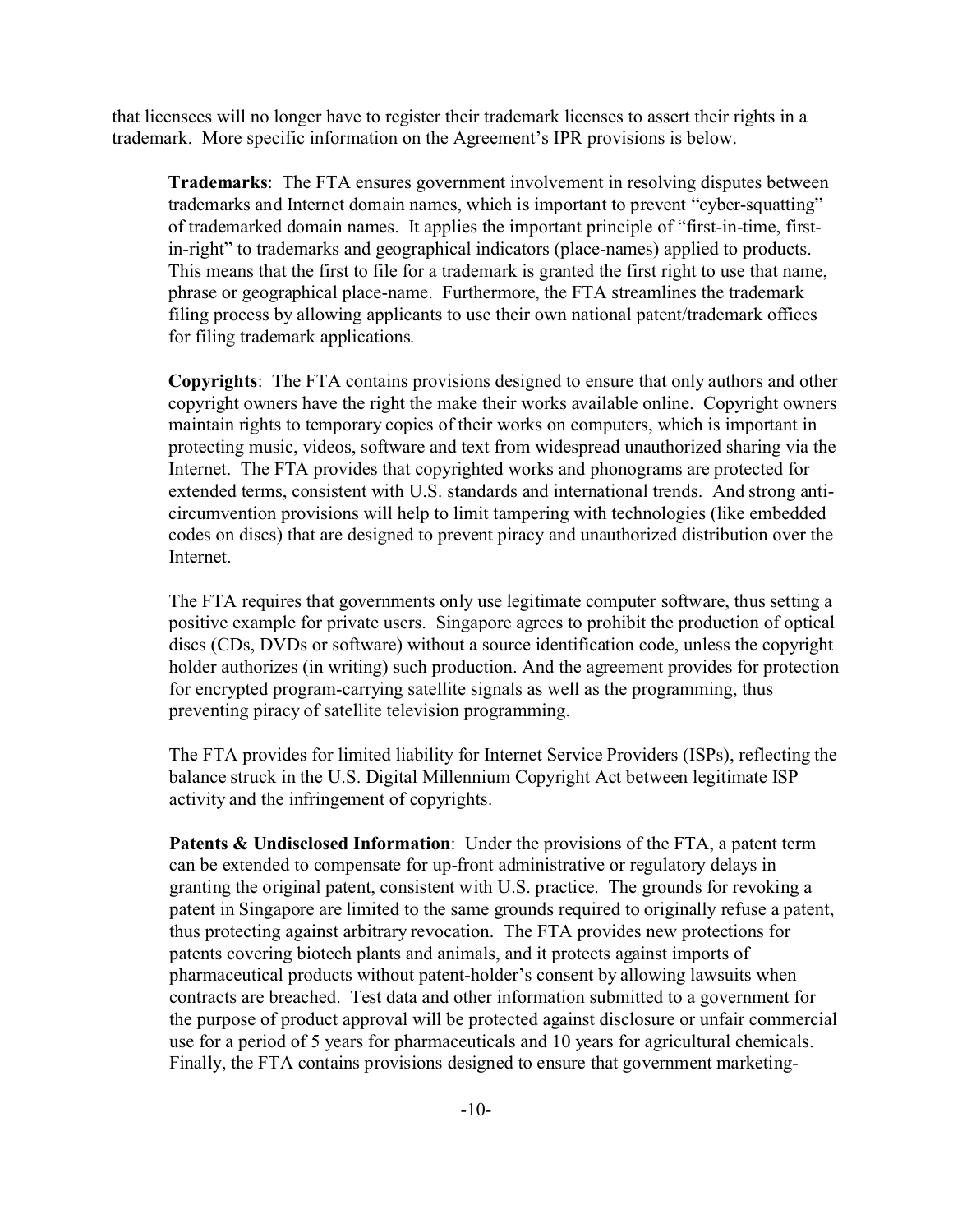approval agencies will not grant approval to products that infringe patents.

**IPR Enforcement**: Singapore has agreed to establish criminal penalties for companies that make pirated copies from legitimate products, and the Singaporean government guarantees in the FTA that it has authority to seize, forfeit and destroy counterfeit and pirated goods and the equipment used to produce them. Under the FTA, IPR laws will be enforced against traded goods, including trans-shipments, to deter violators from using U.S. or Singaporean ports or free-trade zones to traffic in pirated products. Enforcement officials may act on their own authority in border and criminal IPR cases without waiting for the filing of a formal complaint, thus providing more effective enforcement.

The agreement mandates both statutory and actual damages under Singaporean law for IPR violations. This serves as a deterrent against piracy, and provides that monetary damages can be awarded even if actual economic harm (retail value, profits made by violators) cannot be determined.

# **Competition Policy: Protection Against Anticompetitive Business Conduct, Designated Monopolies and Government Enterprises**

The FTA contains provisions to protect U.S. firms against possible anti-competitive behavior. Singapore commits to enact laws proscribing anti-competitive conduct and to create a competition authority commission by January 2005.

Especially important in the case of Singapore is the commitment that Government-Linked-Corporations (GLC's) will operate on a commercial and nondiscriminatory basis. As GLC's account for a significant percentage of Singapore's economic activity, it was important for the U.S. to secure this non-discrimination commitment, and to back it up through dispute settlement provisions. Singapore also agrees to provide annual information on government enterprises with substantial revenues or assets.

# **Government Procurement: Strong Disciplines**

Both Singapore and the United States are members of the WTO Agreement on Government Procurement, but the U.S.-Singapore FTA goes beyond existing WTO obligations. For example, the FTA lowers the monetary thresholds for coverage under government procurement commitments, thereby increasing the number of contracts on which U.S. firms may bid in a manner that is covered by transparent procurement disciplines. In addition, under the FTA Singapore broadens its commitments to non-discrimination in government services procurement and reinforces its WTO commitments to strong and transparent disciplines on procurement procedures.

As in the services and investment provisions of the Agreement, the government procurement chapter uses a "negative list" approach in which U.S. firms gain nondiscriminatory access unless a sector is specifically excluded in the Agreement.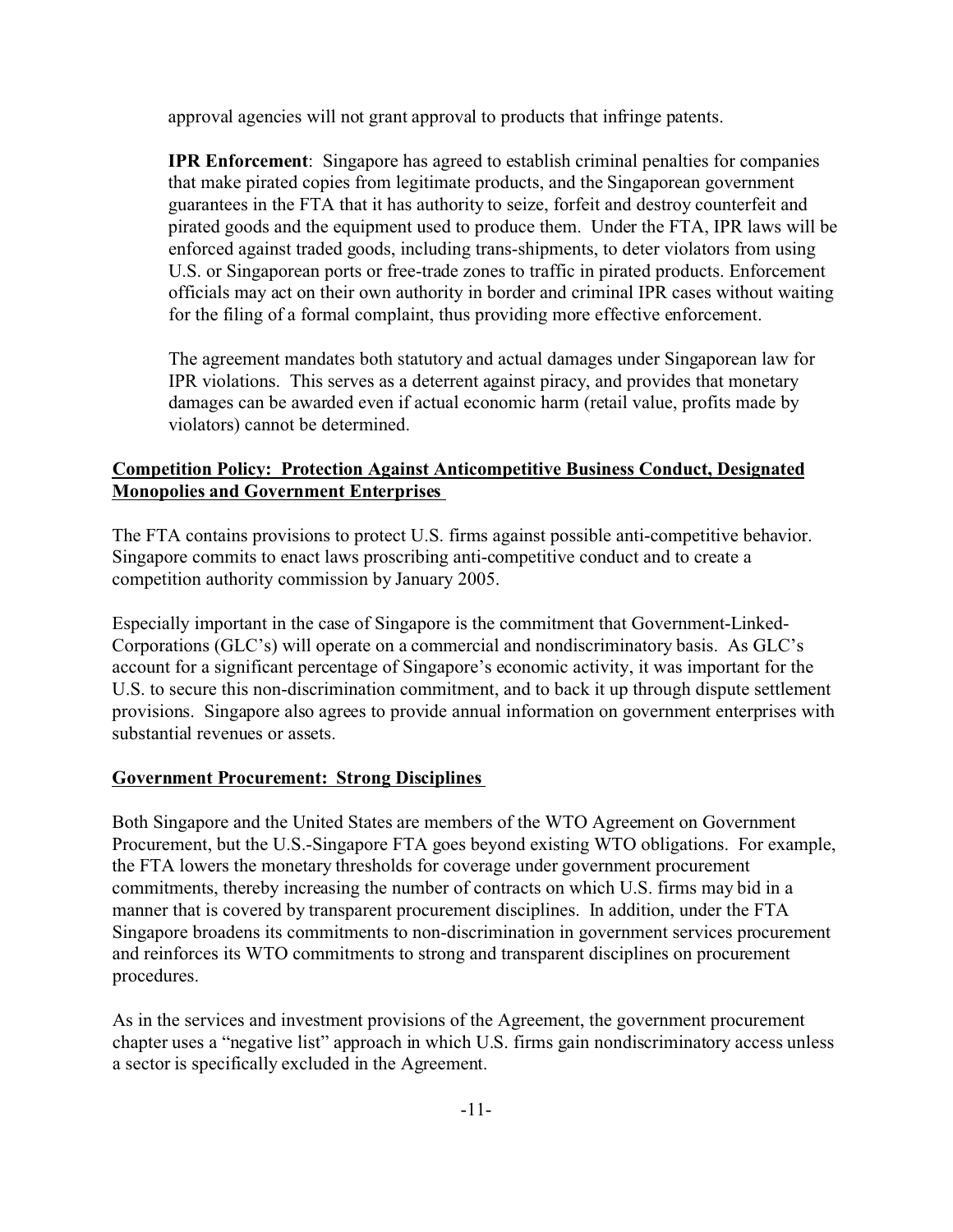# **Customs Procedures and Rules of Origin: Ground-Breaking Provisions**

The U.S.-Singapore FTA is one of the first U.S. trade agreements with specific, concrete obligations on how customs procedures are to be applied. Specifically, the Agreement requires transparency and efficiency in customs administration, with commitments on publishing laws and regulations on the Internet, and ensuring procedural certainty and fairness. The Agreement also seeks to facilitate the clearance of express delivery shipments through customs.

Under the FTA, both Parties agree to share information to combat illegal trans-shipment of goods. In addition, the Agreement contains specific language designed to facilitate the clearance through customs of express delivery shipments. Strong but simple rules of origin will ensure that only U.S. and Singaporean goods benefit from the Agreement.

# **Temporary Entry of Personnel**

The Agreement contains provisions for the temporary entry of business visitors, including intracompany transferees and professionals. The Administration believes that the temporary entry provisions strike a careful balance between the needs of the U.S. service industry to provide competitive services while preserving the right of Congress to legislate on immigration policy. Under these provisions, a professional visa category would be established.

# **Environmental Provisions: Cooperation to Protect the Environment**

The FTA fully meets the environmental objectives set out by Congress in TPA. Significantly, environmental obligations are part of the core text of the trade agreement. Both parties commit to ensure that their domestic environmental laws provide for high levels of environmental protection and shall strive to continue to improve such laws. The agreement's text makes clear that it is inappropriate to weaken or reduce domestic environmental protections to encourage trade or investment. A related agreement on environmental cooperation will enhance demand for environmental goods and services.

Reflecting the bipartisan compromise struck in the Trade Act, the FTA requires that Parties shall effectively enforce their own domestic environmental laws, and this obligation is enforceable through the Agreement's dispute settlement procedures.

#### **Labor Provisions: Promotion of Worker Rights**

Significantly, labor obligations are part of the core text of the trade agreement. Both parties reaffirm their obligations as members of the International Labor Organization (ILO), and shall strive to ensure that their domestic laws provide for labor standards that are consistent with internationally recognized labor principles. The Agreement makes clear that it is inappropriate to weaken or reduce domestic labor protections to encourage trade or investment.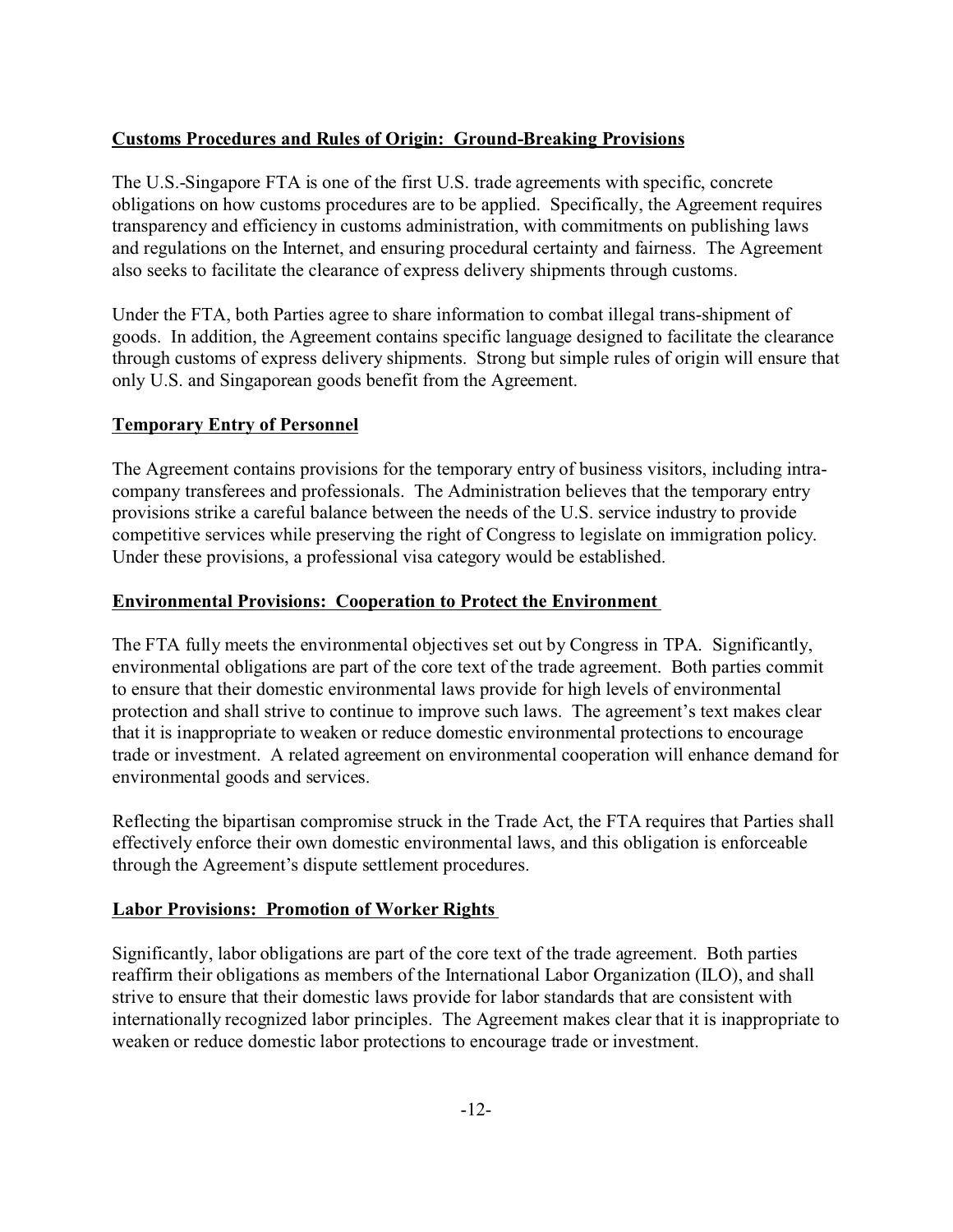Reflecting the bipartisan compromise struck in the Trade Act, the Agreement requires that Parties shall effectively enforce their own domestic labor laws, and this obligation is enforceable through the Agreement's dispute settlement procedures.

# **Dispute Settlement: Innovative New Tools**

All core obligations of the Agreement, including labor and environmental provisions, are subject to the dispute settlement provisions of the Agreement. The procedures for dispute panel procedures set new and higher standards of openness and transparency, reflecting the guidance from the Congress in the Trade Act. For example, the Agreement envisions that dispute settlement proceedings will be open to the public, that legal submissions by parties to a dispute will be released to the public, and that interested third parties will have the ability to submit their views to dispute settlement panels.

Dispute settlement procedures in the FTA promote compliance through consultation and tradeenhancing remedies, rather than relying solely on trade sanctions. The FTA dispute settlement procedures also provide for "equivalent" remedies for commercial and labor/environmental disputes. The FTA does this through an innovative new enforcement mechanism that involves the use of monetary assessments to enforce commercial, labor, and environmental obligations of the trade agreement. Suspension of preferential tariff benefits under the Agreement is also available for all disputes, but the mechanism is designed in all cases to seek remedies that will enhance compliance with the obligations of the Agreement, rather than restricting trade and harming "innocent bystanders."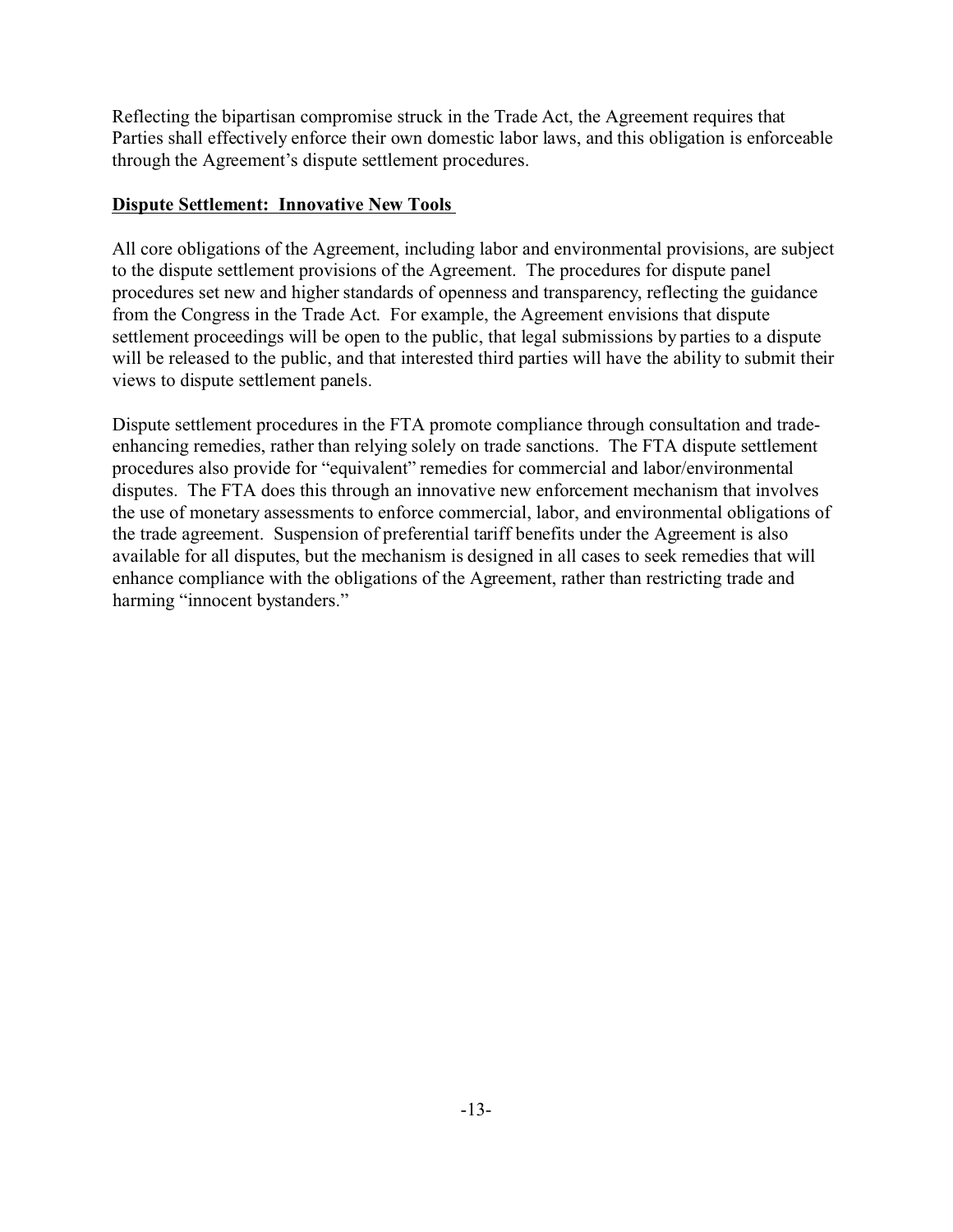# **SUMMARY OF THE U.S. - CHILE FTA**

#### **Market Access for Goods**

More than 87% of U.S.-Chilean bilateral trade in consumer and industrial products would become duty-free immediately upon entry into force of the Agreement, with most remaining tariffs eliminated within four years. Key U.S. export sectors would gain immediate duty-free access to Chile, such as agricultural and construction equipment, autos and auto parts, computers and other information technology products, medical equipment, and paper products. Chile's "luxury tax" on automobiles will be phased out over 4 years. In the meantime, the number of vehicles to which this tax applies will be sharply reduced as soon as the Agreement takes effect.

Textiles and apparel will be duty-free immediately if they meet the Agreement's rule of origin, promoting new opportunities for U.S. and Chilean fiber, yarn, fabric and apparel manufacturing industries. A limited yearly amount of textiles and apparel containing non-U.S. or non-Chilean yarns, fibers or fabrics may also qualify for duty-free treatment.

Our key concern was to level the playing field to ensure that U.S. access to Chile would be as good as that of the EU or Canada, both of which have FTAs with Chile. Immediately following the ratification of the EU-Chile FTA, the EU saw a 27% increase in trade with Chile. Through the US-Chile agreement we ensure that U.S. firms will not be left behind.

# **Expanded Markets for U.S. Farmers and Ranchers**

More than three-quarters of U.S. farm goods will enter Chile duty-free within 4 years, and all duties on U.S. products will be phased out over 12 years. Key U.S. farm products will benefit from improved market access, including pork and pork products, beef and beef products, soybeans and soybean meal, durum wheat, feed grains, potatoes, and processed food products such as pasta, distilled spirits, and breakfast cereals. Tariffs on U.S. and Chilean wines will first be equalized at low U.S. rates and then eliminated.

U.S. farmers will have access to Chile that is as good as or better than the European Union or Canada, both of which already have FTAs with Chile. Chilean price bands, under which import duties on the same product may vary according to price level, will be phased out. During the phase out, producers of these products will be treated as good as or better than their competitors with other countries. Elimination of price bands was not part of the EU or Canada FTAs with Chile. The Agreement eliminates the use of export subsidies on U.S.-Chilean farm trade, but preserves the right to respond if third countries use export subsidies to displace U.S. products in the Chilean market. An agricultural safeguard provision will help protect U.S. farmers and ranchers from sudden surges in imports from Chile.

Both parties to the Agreement renew their commitment to continue the work on resolving important sanitary and phytosanitary issues, such as meat and dairy inspection and meat grading, that are inhibiting access to consumers in both markets.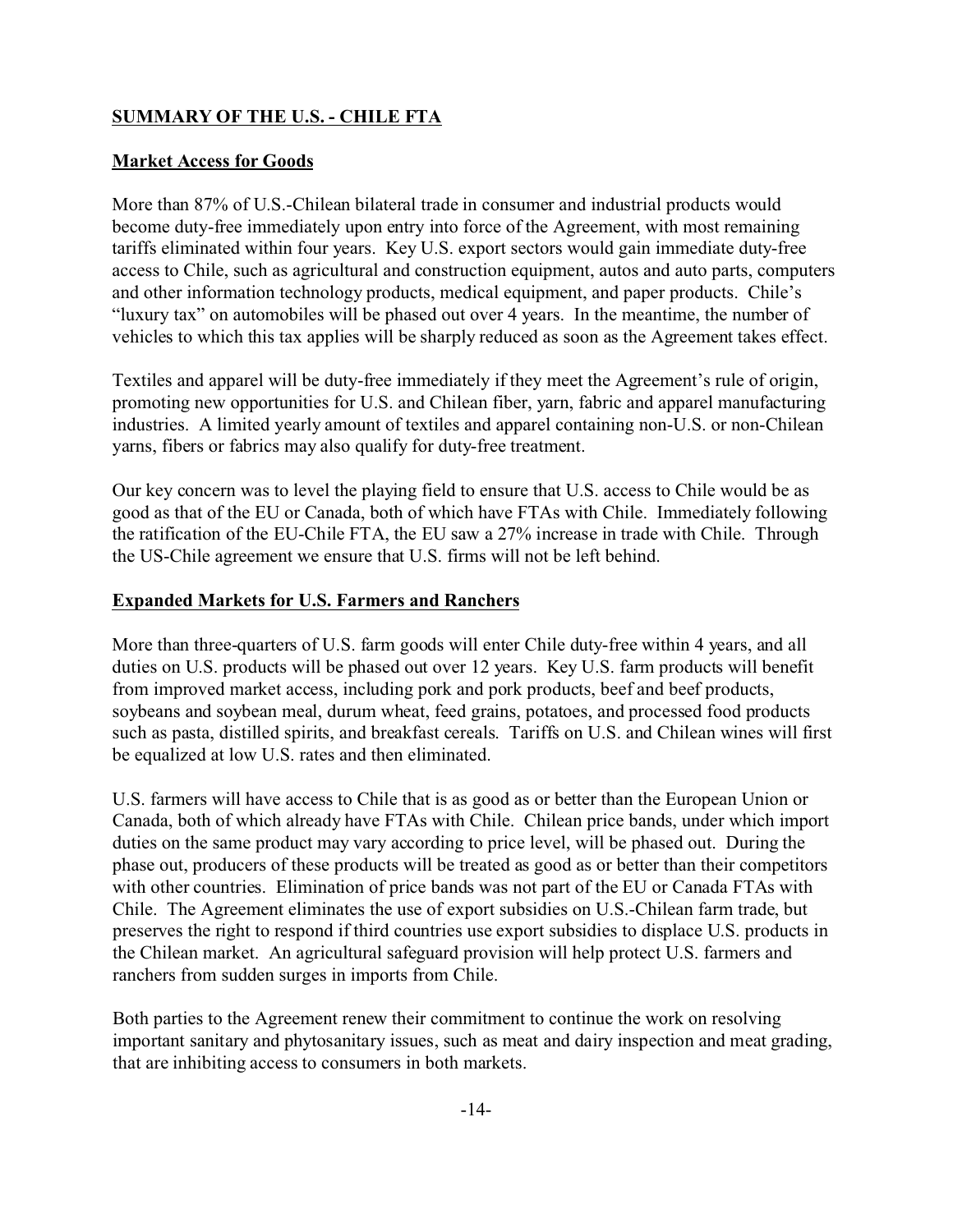# **Access to a Fast-Growing Chilean Services Market**

The commitments of the Agreement in services cover both cross-border supply of services (such as services supplied through electronic means, or through the travel of nationals) as well as the right to invest and establish a local services presence.

Traditional market access to services is supplemented by strong and detailed disciplines on regulatory transparency. Regulatory authorities must use open and transparent administrative procedures, consult with interested parties before issuing regulations, provide advance notice and comment periods for proposed rules, and publish all regulations.

Chile will accord substantial market access across its entire services regime, subject to very few exceptions, a so-called "negative list" approach. This establishes market access commitments across a wide range of sectors of interest to the United States, including but not limited to: Computer and related services; telecommunications services; audiovisual services; construction and engineering; tourism; advertising; express delivery; professional services (architects, engineers, accountants, etc.); distribution services (wholesaling, retailing and franchising); adult education and training services; and environmental services. The express delivery commitment includes an important and expansive definition of the integrated nature of express services, and affirms existing competitive opportunities.

Some of the key services commitments are spelled out in more detail below:

**Financial Services**: This chapter includes core obligations of non-discrimination, mostfavored nation treatment, and additional market access obligations. U.S. insurance firms would gain full rights to establish subsidiaries or joint ventures for all insurance sectors (life, non-life, reinsurance, brokerage) with limited exceptions. Chile has committed to phase in insurance branching rights. Chile further has committed to modify its legislation to allow cross-border supply of key insurance sectors such as marine, aviation and transport (MAT) insurance, insurance brokerage of reinsurance and MAT insurance, and has confirmed existing rights for reinsurance. A new principle of expedited availability of insurance services means that the parties recognize the importance of developing and maintaining regulatory procedures to expedite the offering of insurance services by licensed suppliers.

U.S. banks and securities firms may establish branches and subsidiaries and may invest in local firms without restriction, except in very limited circumstances, and U.S. financial institutions may offer financial services to citizens participating in Chile's highly successful privatized voluntary savings plans. U.S. firms also gain some increased ability to offer such products through Chile's mandatory social security system. Chile also will allow U.S.-based firms to offer services cross-border to Chileans in areas such as financial information and data processing, and financial advisory services with a limited exception. Chilean mutual funds may use foreign-based portfolio managers.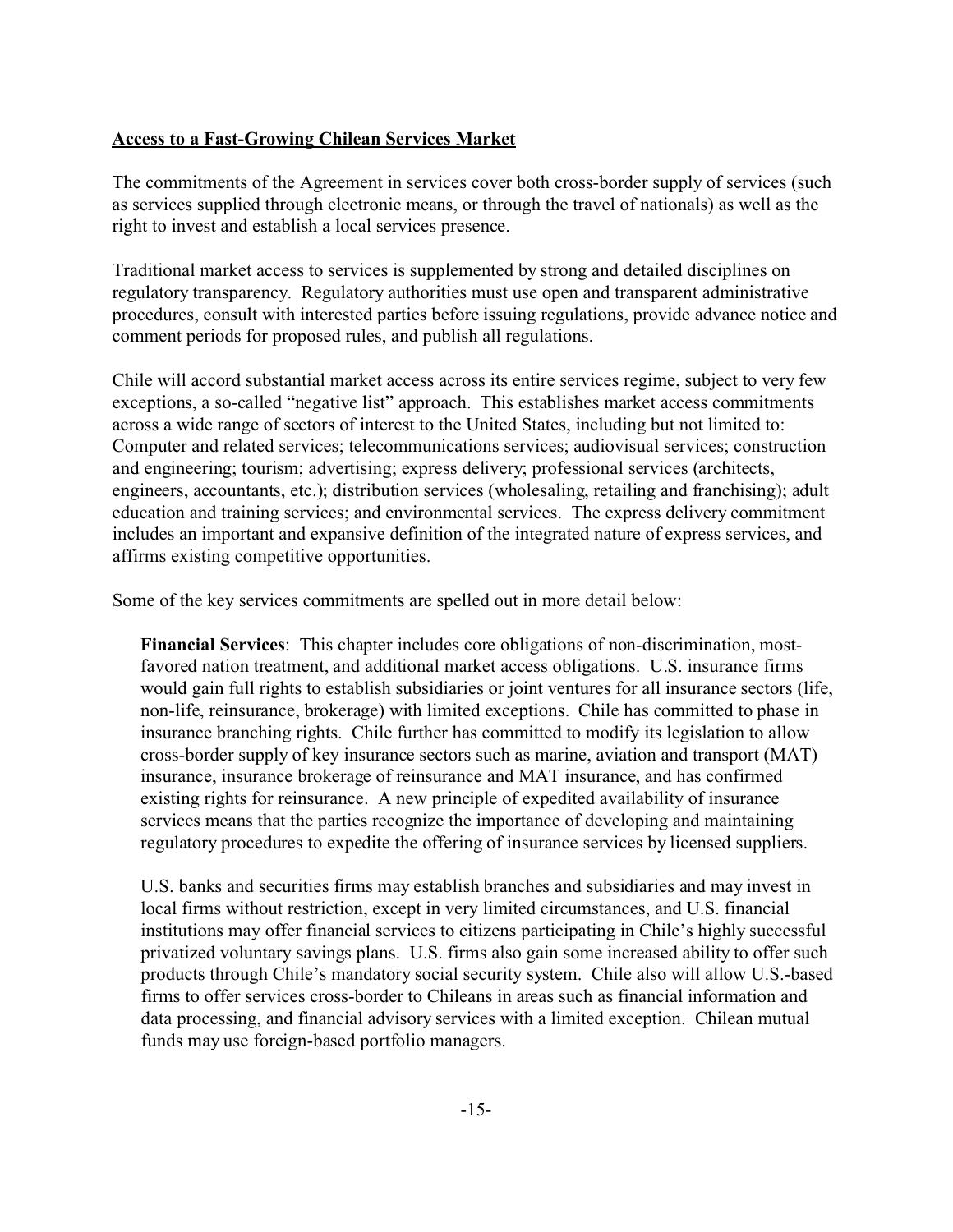**Telecommunications**: Under the Agreement, users of the public telecommunications network are guaranteed reasonable and non-discriminatory access to the network. This prevents local firms from having preferential or "first right" of access to telecommunications networks. The FTA also provides U.S. phone companies with the right to interconnect with networks in Chile at non-discriminatory, cost-based rates. U.S. firms seeking to build a physical network in Chile are also granted non-discriminatory access to facilities, such as telephone switches and submarine cable landing stations. And U.S. firms will be able to lease lines on Chilean telecom networks on non-discriminatory terms, and to re-sell telecom services of Chilean suppliers to build a customer base.

# **Electronic Commerce: Free Trade in the Digital Age**

The Electronic Commerce text in the FTA identifies Chile as a leader in Latin America for the further development of digital trade, as both countries agreed to provisions on electronic commerce that reflect the issue's importance in global trade.

In the FTA, Chile and the United States committed to non-discriminatory treatment of digital products, agreed not to impose customs duties on such products, and affirmed that commitments made related to services also extend to the electronic delivery of such services. For digital products delivered on hard media (e.g., a DVD or CD), customs duties will be based on the value of the media (e.g., the disc), not on the value of the movie, music or software contained on the disc. Finally, both countries agreed to cooperate in numerous policy areas related to electronic commerce, including on the maintenance of cross-border flows of information.

#### **Investment: Important Protections for U.S. Investors**

The Agreement will establish a secure, predictable legal framework for U.S. investors operating in Chile, and is consistent with the objectives regarding investor-state dispute settlement contained in the Trade Act of 2002. All forms of U.S. investment in Chile are protected under the Agreement, including enterprises, debt, concessions, contracts and intellectual property. U.S. investors enjoy in almost all circumstances the right to establish, acquire, and operate investments in Chile on an equal footing with Chilean investors, and with investors of other countries. The Agreement prohibits and removes certain restrictions on U.S. investors, such as requirements to buy Chilean rather than U.S. inputs.

Pursuant to U.S. Trade Promotion Authority, the Agreement draws from U.S. legal principles and practices, to provide U.S. investors a basic set of substantive protections that Chilean investors currently enjoy under the U.S. legal system. Among the rights afforded to U.S. investors (consistent with those found in U.S. law) are due process protections and the right to receive a fair market value for property in the event of expropriation. These investor rights are backed by an effective, impartial procedure for dispute settlement that is fully transparent. Submissions to dispute panels and panel hearings will be open to the public, and interested parties will have the opportunity to submit their views.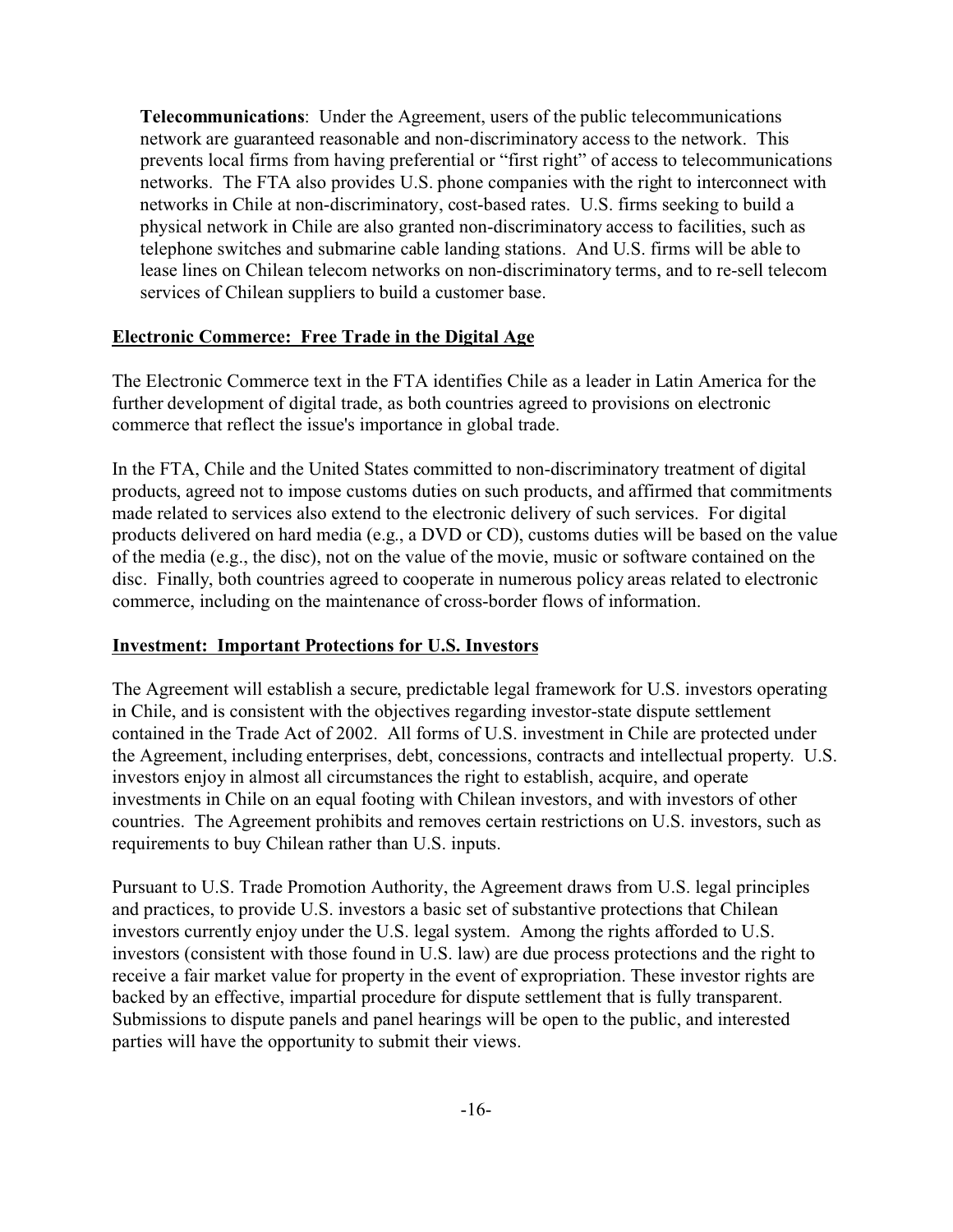#### **Intellectual Property Rights (IPR): Expanded Protections and Enforcement**

Protection of copyrights, patents, trademarks, and undisclosed trade information in the U.S.- Chile FTA is state-of-the-art, with protections that go beyond previous U.S. free-trade agreements. Enforcement of intellectual property rights is also enhanced under the Agreement. Some specific aspects of the Agreement's protections for IPR are listed below.

**Trademarks**: The Agreement contains language to ensure that there is government involvement in resolving disputes between trademarks and Internet domain names, which is important to prevent "cyber-squatting" of trademarked domain names. The trademark section of the Agreement also applies the principle of "first-in-time, first-in-right" to trademarks and geographical indicators (place-names) applied to products. This means that the first to file for a trademark is granted the first right to use that name, phrase, or geographical place-name.

**Copyrights**: The Agreement's copyright language will ensure that only authors and other copyright owners have the right to make their works available online. Copyright owners maintain all rights to even temporary copies of their works on computers, which is important in protecting music, videos, software, and text from widespread unauthorized sharing via the Internet. Under the Agreement, copyrighted works and phonograms are protected for extended terms, consistent with U.S. standards and international trends. Strong anti-circumvention provisions prohibit tampering with technologies (like embedded codes on discs) that are designed to prevent piracy and unauthorized distribution over the Internet. The FTA also provides that governments will only use legitimate computer software, thus setting a positive example for private users.

**Patents and Trade Information**: The Agreement provides that a patent term can be extended to compensate for up-front administrative or regulatory delays in granting the original patent, consistent with U.S. practice. The FTA specifies that grounds for revoking a patent are limited to the same grounds required to originally refuse a patent, which helps to protect against arbitrary revocation. And test data and other information submitted to a government for the purpose of product approval will be protected against disclosure or unfair commercial use for a period of 5 years for pharmaceuticals and 10 years for agricultural chemicals. Finally, the IPR provisions ensure that government marketing-approval agencies will not grant approval to products that infringe patents.

**IPR Enforcement:** The FTA contains commitments that party governments will criminalize end-user piracy, thus providing a strong deterrence against piracy and counterfeiting. The Chilean government guarantees that it has authority to seize, forfeit, and destroy counterfeit and pirated goods and the equipment used to produce them. The Agreement specifies that IPR laws will be enforced against goods-in-transit, to deter violators from using U.S. or Chilean ports or free-trade zones to traffic in pirated products. Enforcement officials may act on their own authority in border and criminal IPR cases without waiting for the filing of a formal complaint, thus providing more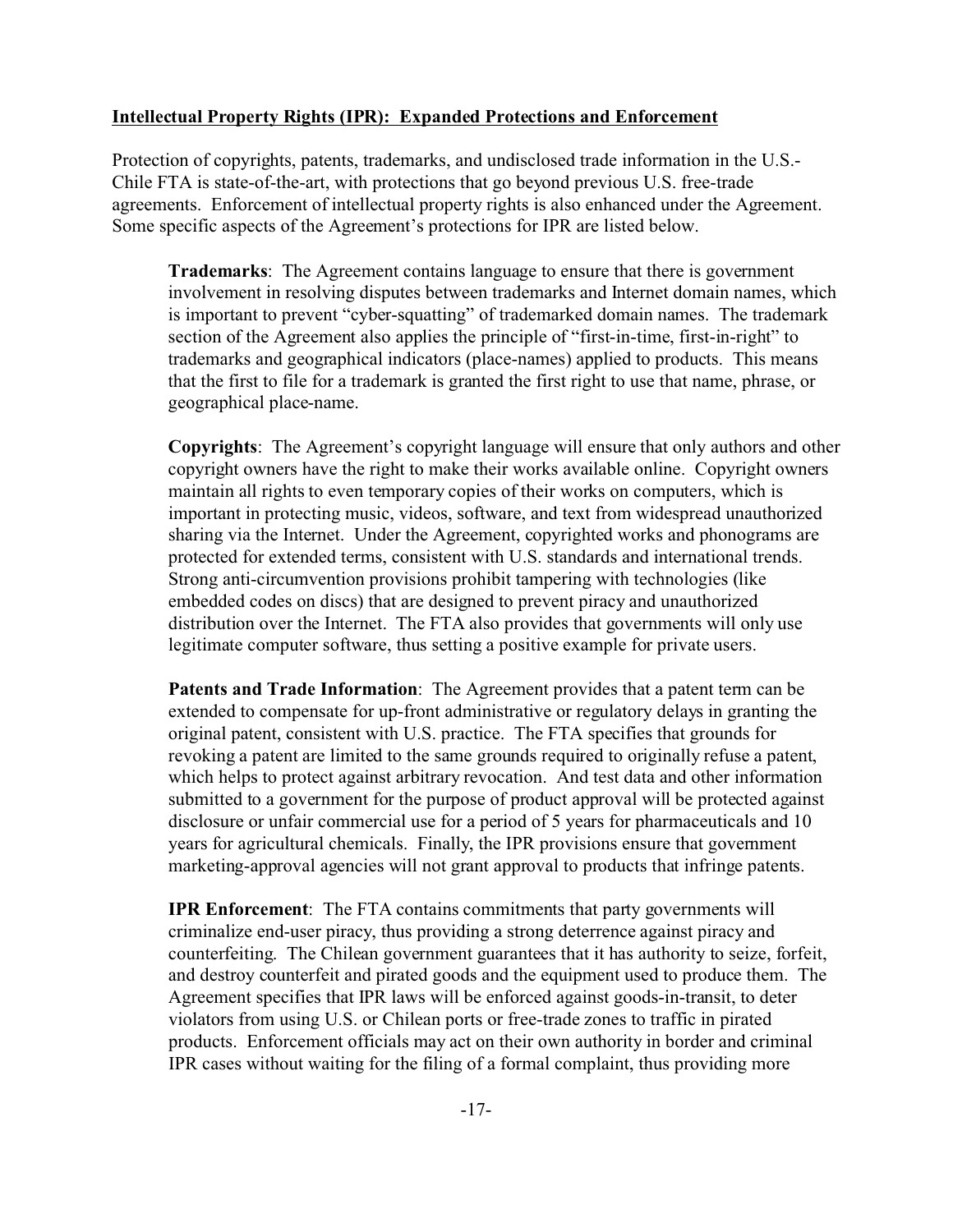effective enforcement. Finally, the Agreement mandates both statutory and actual damages under Chilean law for IPR violations. This will serve as a deterrent against piracy, and provide that monetary damages can be awarded even if actual economic harm (retail value, profits made by violators) cannot be determined.

# **Competition Policy: Protections Against Anticompetitive Behavior**

The U.S.-Chile FTA commits Chile to maintain competition laws that prohibit anti-competitive business conduct, and a competition agency to enforce those laws. The Chilean laws already promote economic efficiency and consumer welfare, making clear the appropriate objective of competition laws.

The Agreement also requires that Chile control state enterprises and officially designated monopolies so that such firms do not abuse their official status to harm the interests of U.S. companies or discriminate in the sale of goods or services.

# **Government Procurement: Setting a Precedent for the Hemisphere**

The FTA requires that covered Chilean ministries, as well as regional and municipal governments, not discriminate against U.S. firms, or in favor of Chilean firms, when making government purchases in excess of agreed monetary thresholds. It furthermore imposes strong and transparent disciplines on government procurement procedures, such as requiring advance public notice of purchases, as well as timely and effective bid review procedures.

The FTA covers the purchases of most Chilean central government agencies, and covers 13 regional governments, 10 ports and all airports that are property of the state or dependents of the Dirección de Aeronáutica Civil, and more than 350 municipalities in Chile.

Importantly, the FTA ensures that bribery in government procurement is specified as a criminal offense under Chilean and U.S. laws. This furthers the anti-corruption goals set out by hemispheric leaders at the Summit of the Americas in Quebec City in 2001.

# **Ground-Breaking Customs Procedures**

The U.S.-Chile FTA is one of the first U.S. trade agreements with specific, concrete obligations on how customs procedures are to be applied. The Agreement requires transparency and efficiency in customs administration, with commitments on publishing laws and regulations on the Internet, and ensuring procedural certainty and fairness. Both parties agree to share information to combat illegal trans-shipment of goods. In addition, the Agreement contains specific language designed to facilitate the clearance through customs of express delivery shipments.

Strong but simple rules of origin will ensure that only U.S. and Chilean goods benefit from the Agreement. The rules are specific to individual products, but are designed to be easier to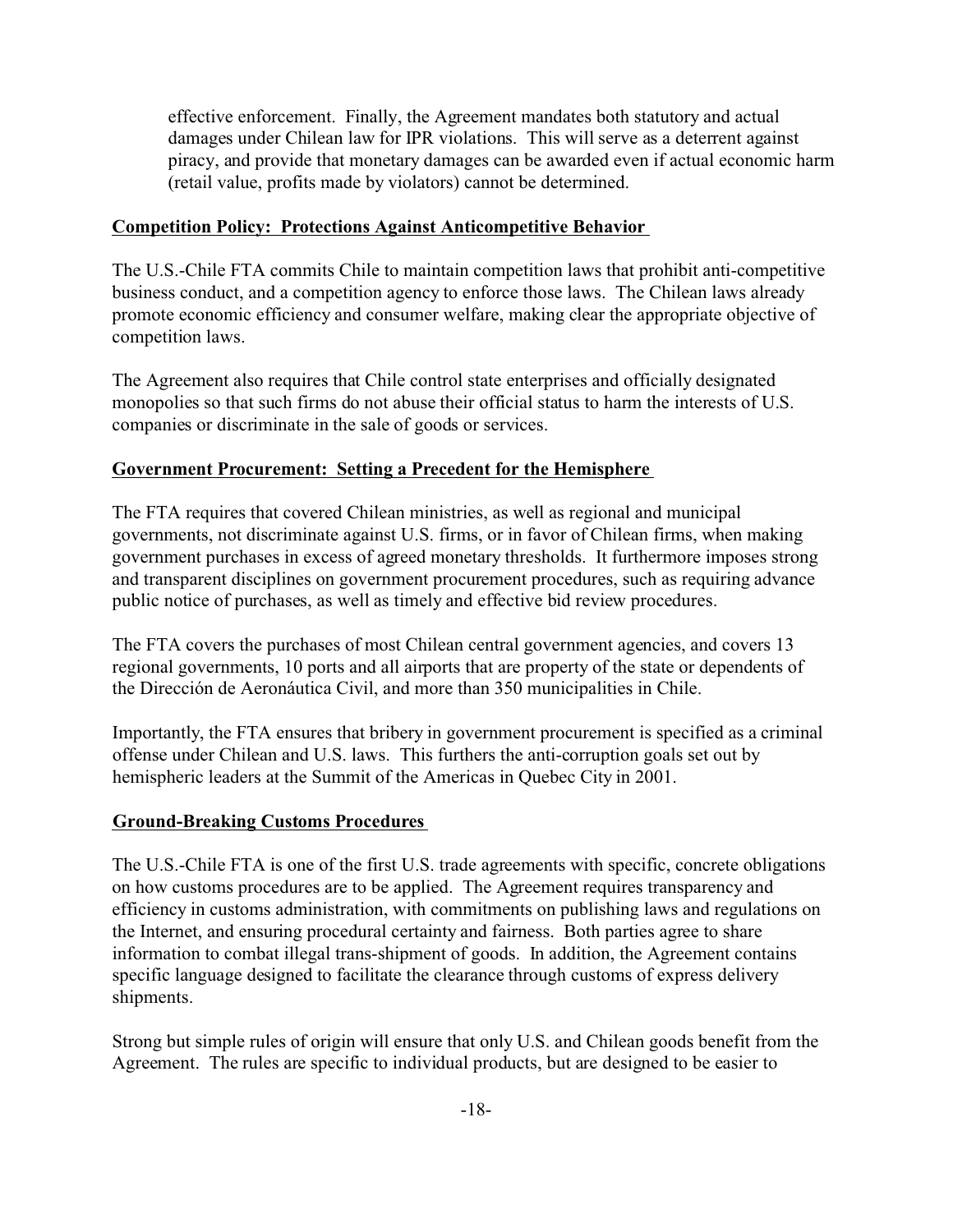administer than NAFTA rules of origin.

# **Temporary Entry of Personnel**

The Agreement contains provisions for the temporary entry of business visitors, including intracompany transferees and professionals. The Administration believes that the temporary entry provisions strike a careful balance between the needs of the U.S. service industry to provide competitive services while preserving the right of Congress to legislate on immigration policy. Under these provisions, a professional visa category would be established.

# **Environmental Provisions: Cooperation to Protect the Environment**

The FTA fully meets the environmental objectives set out by Congress in the Trade Act of 2002. Significantly, environmental obligations are part of the core text of the Trade Agreement. Both parties commit to ensure that their domestic environmental laws provide for high levels of environmental protection and shall strive to continue to improve such laws. The Agreement's text makes clear that it is inappropriate to weaken or reduce domestic environmental protections to encourage trade or investment.

Reflecting the bipartisan compromise struck in the Trade Act, the FTA requires that Parties shall effectively enforce their own domestic environmental laws, and this obligation is enforceable through the Agreement's dispute settlement procedures.

In addition, the Agreement contains an annex identifying a number of important cooperative projects that will promote environmental protection. Projects include:

- Building capacity for wildlife protection and resource management in Latin America through collaboration with wildlife managers, universities, and local communities.
- A project to develop and implement effective alternatives to methyl bromide, a chemical that Chile and the United States have committed to phase out under international environmental agreements.
- Development of a Pollutant Release and Transfer Register (PRTR) in Chile, similar to the successful Toxic Release Inventory in the United States. The PRTR is a publicly available database of chemicals that have been released by industrial facilities into the environment.

# **Labor Provisions: Promotion of Worker Rights**

Significantly, labor obligations are part of the core text of the Trade Agreement. Both parties reaffirm their obligations as members of the International Labor Organization (ILO), and shall strive to ensure that their domestic laws provide for labor standards that are consistent with internationally recognized labor principles. The Agreement makes clear that it is inappropriate to